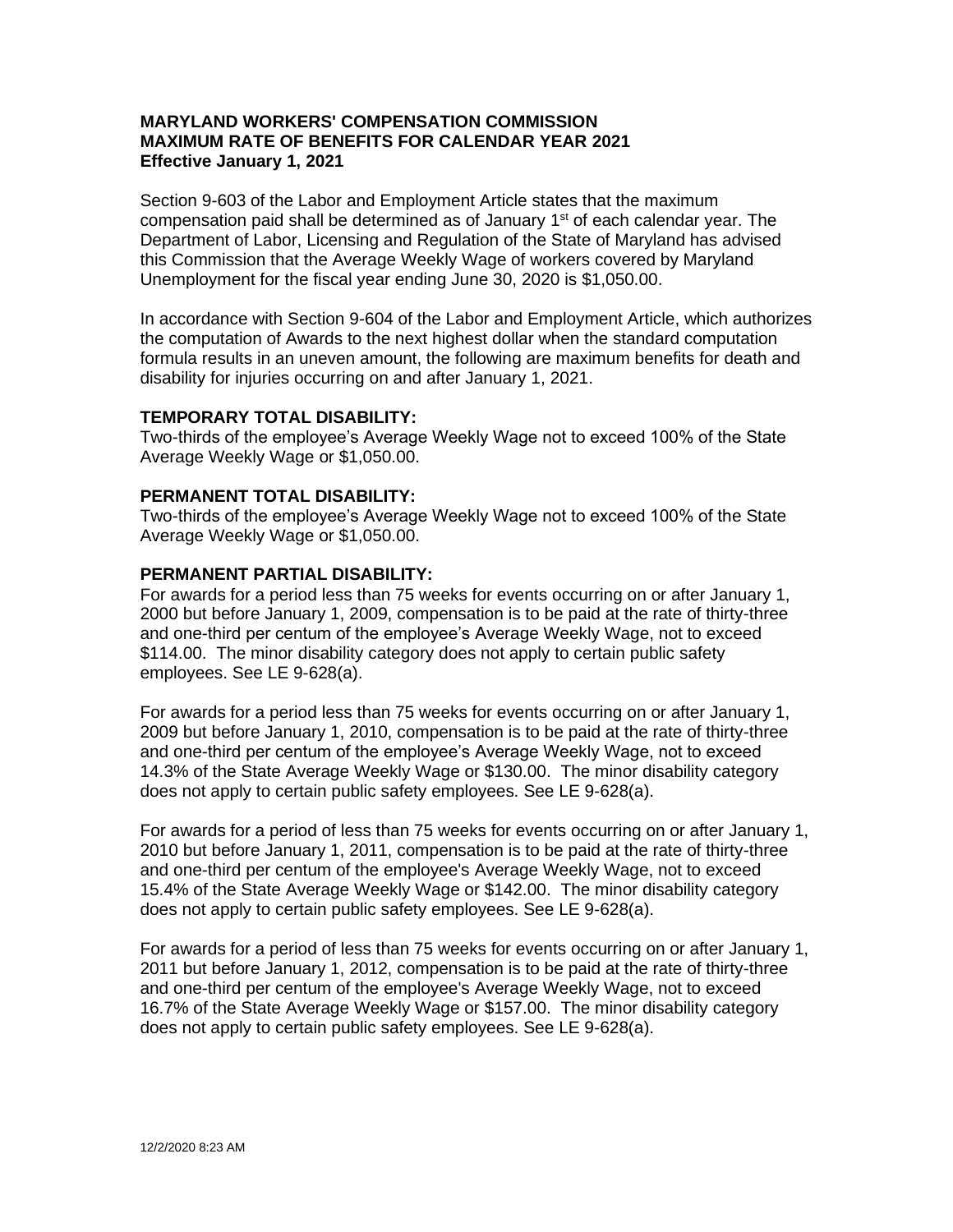For awards for a period of less than 75 weeks for events occurring on or after January 1, 2012 but before January 1, 2013, compensation is to be paid at the rate of thirty-three and one-third per centum of the employee's Average Weekly Wage, not to exceed 16.7% of the State Average Weekly Wage or \$162.00. The minor disability category does not apply to certain public safety employees. See LE 9-628(a).

For awards for a period of less than 75 weeks for events occurring on or after January 1, 2013 but before January 1, 2014, compensation is to be paid at the rate of thirty-three and one-third per centum of the employee's Average Weekly Wage, not to exceed 16.7% of the State Average Weekly Wage or \$166.00. The minor disability category does not apply to certain public safety employees. See LE 9-628(a).

For awards for a period of less than 75 weeks for events occurring on or after January 1, 2014 but before January 1, 2015, compensation is to be paid at the rate of thirty-three and one-third per centum of the employee's Average Weekly Wage, not to exceed 16.7% of the State Average Weekly Wage or \$167.00. The minor disability category does not apply to certain public safety employees. See LE 9-628(a).

For awards for a period of less than 75 weeks for events occurring on or after January 1, 2015 but before January 1, 2016, compensation is to be paid at the rate of thirty-three and one-third per centum of the employee's Average Weekly Wage, not to exceed 16.7% of the State Average Weekly Wage or \$168.00. The minor disability category does not apply to certain public safety employees. See LE 9-628(a).

For awards for a period of less than 75 weeks for events occurring on or after January 1, 2016 but before January 1, 2017, compensation is to be paid at the rate of thirty-three and one-third per centum of the employee's Average Weekly Wage, not to exceed 16.7% of the State Average Weekly Wage or \$172.00. The minor disability category does not apply to certain public safety employees. See LE 9-628(a).

For awards for a period of less than 75 weeks for events occurring on or after January 1, 2017 but before January 1, 2018, compensation is to be paid at the rate of thirty-three and one-third per centum of the employee's Average Weekly Wage, not to exceed 16.7% of the State Average Weekly Wage or \$176.00. The minor disability category does not apply to certain public safety employees. See LE 9-628(a).

For awards for a period of less than 75 weeks for events occurring on or after January 1, 2018 but before January 1, 2019, compensation is to be paid at the rate of thirty-three and one-third per centum of the employee's Average Weekly Wage, not to exceed 16.7% of the State Average Weekly Wage or \$183.00. The minor disability category does not apply to certain public safety employees. See LE 9-628(a).

For awards for a period of less than 75 weeks for events occurring on or after January 1, 2019 but before January 1, 2020, compensation is to be paid at the rate of thirty-three and one-third per centum of the employee's Average Weekly Wage, not to exceed 16.7% of the State Average Weekly Wage or \$187.00. The minor disability category does not apply to certain public safety employees. See LE 9-628(a).

For awards for a period of less than 75 weeks for events occurring on or after January 1, 2020 but before January 1, 2021, compensation is to be paid at the rate of thirty-three and one-third per centum of the employee's Average Weekly Wage, not to exceed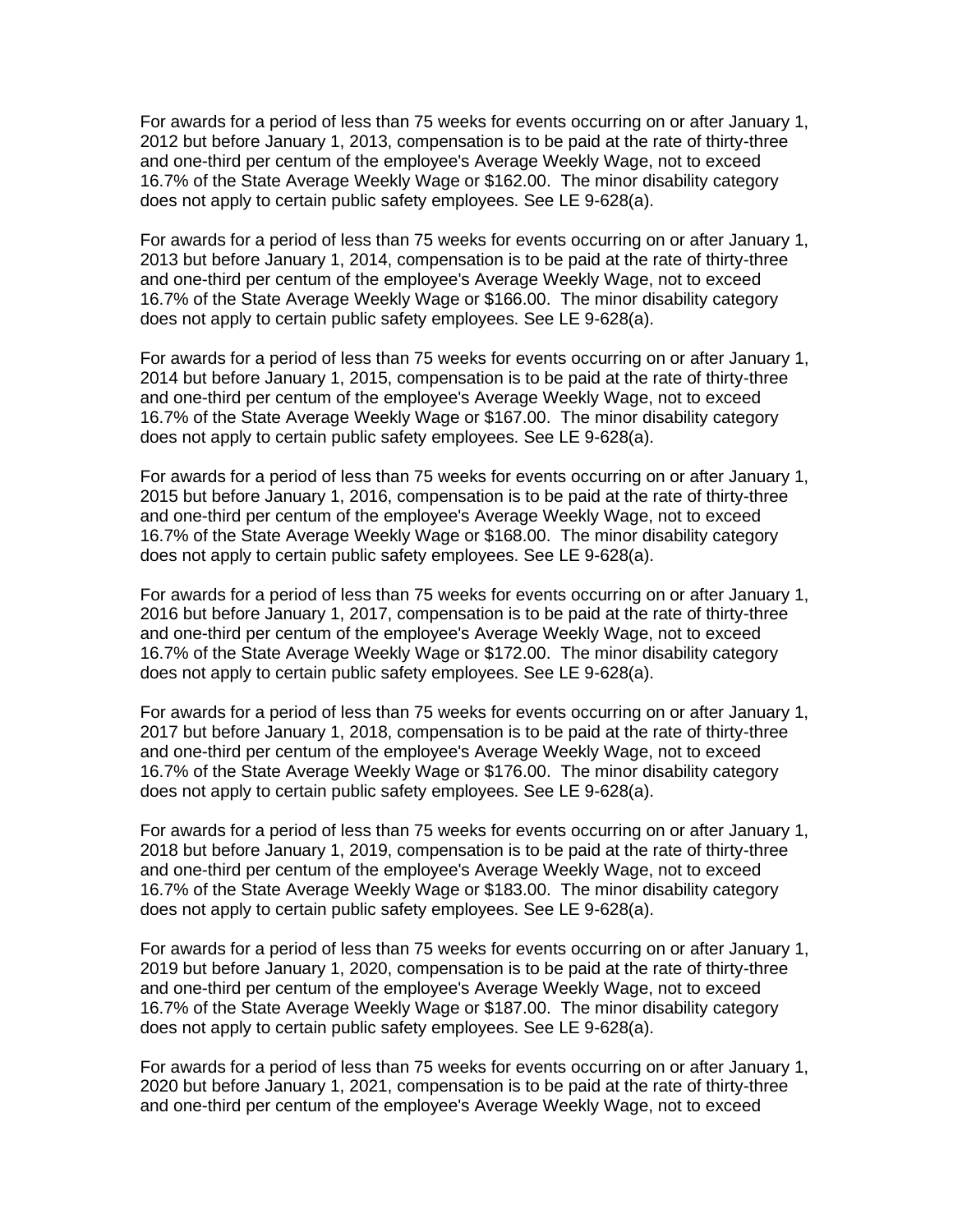16.7% of the State Average Weekly Wage or \$181.00. The minor disability category does not apply to certain public safety employees. See LE 9-628(a).

For awards for a period of less than 75 weeks for events occurring on or after January 1, 2021 but before January 1, 2022, compensation is to be paid at the rate of thirty-three and one-third per centum of the employee's Average Weekly Wage, not to exceed 16.7% of the State Average Weekly Wage or \$176.00. The minor disability category does not apply to certain public safety employees. See LE 9-628(a).

For awards for a period equal to or greater than 75 weeks, but less than 250 weeks, for events occurring on or after January 1, 2018 but before January 1, 2019, the compensation is to be paid at two-thirds of the employee's Average Weekly Wage not to exceed one-third of the State Average Weekly Wage or \$365.00.

For awards for a period equal to or greater than 75 weeks, but less than 250 weeks, for events occurring on or after January 1, 2019 but before January 1, 2020, the compensation is to be paid at two-thirds of the employee's Average Weekly Wage not to exceed one-third of the State Average Weekly Wage or \$372.00.

For awards for a period equal to or greater than 75 weeks, but less than 250 weeks, for events occurring on or after January 1, 2020 but before January 1, 2021, the compensation is to be paid at two-thirds of the employee's Average Weekly Wage not to exceed one-third of the State Average Weekly Wage or \$360.00.

For awards for a period equal to or greater than 75 weeks, but less than 250 weeks, for events occurring on or after January 1, 2021 but before January 1, 2022, the compensation is to be paid at two-thirds of the employee's Average Weekly Wage not to exceed one-third of the State Average Weekly Wage or \$350.00.

# **TEMPORARY PARTIAL DISABILITY:**

Fifty percent (50%) of the difference between the employee's Average Weekly Wage and his wage earning capacity thereafter, but not to exceed 50% of the State Average Weekly Wage or \$525.00

#### **SERIOUS DISABILITY BENEFITS:**

Two-thirds of the employee's Average Weekly Wage not to exceed 75% of the State Average Weekly Wage or \$788.00

#### **DEATH BENEFITS:**

For deaths occurring prior to October 1, 2011, the following formula applies:

If wholly dependent, two-thirds of the employee's Average Weekly Wage not to exceed 100% of the State Average Weekly Wage.

If partly dependent, two-thirds of the employee's Average Weekly Wage not to exceed two-thirds of the State Average Weekly Wage.